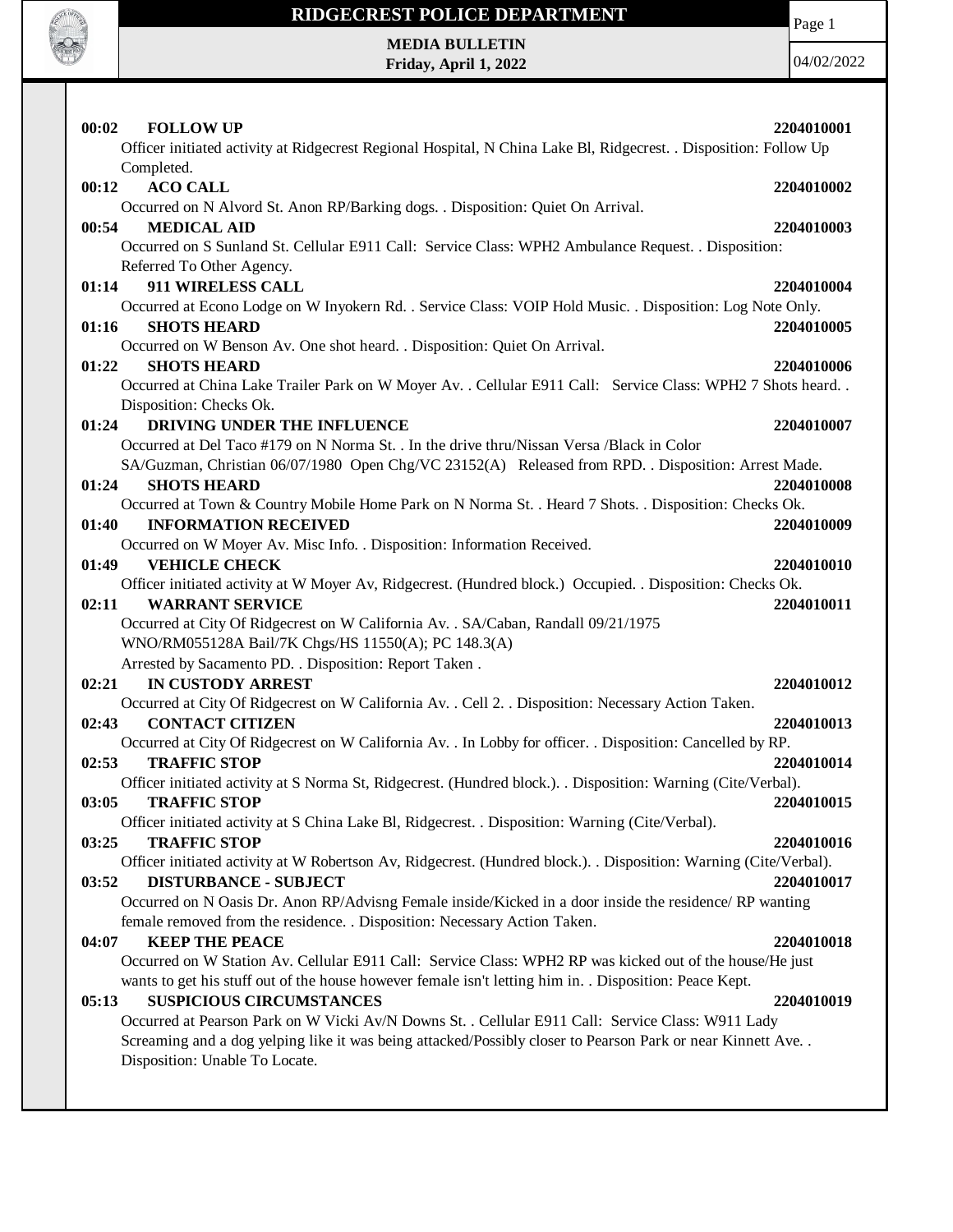

## **RIDGECREST POLICE DEPARTMENT MEDIA BULLETIN**

**Friday, April 1, 2022**

Page 2

| 06:03<br><b>MEDICAL AID</b>                                                                                                                                  | 2204010020 |
|--------------------------------------------------------------------------------------------------------------------------------------------------------------|------------|
| Occurred on N Mono St. Cellular E911 Call: Service Class: WPH2 Ambulance Request. . Disposition: Referred                                                    |            |
| To Other Agency.                                                                                                                                             |            |
| 911 WIRELESS CALL<br>07:27                                                                                                                                   | 2204010021 |
| Occurred at City Of Ridgecrest on W California Av. . Rustling heard, no answer on call back. . Disposition:                                                  |            |
| Necessary Action Taken.                                                                                                                                      |            |
| 07:48<br><b>BURGLARY ALARM</b>                                                                                                                               | 2204010022 |
| Occurred on S Sanders St. AOA: Shed Sensor. . Disposition: False Alarm.                                                                                      |            |
| <b>HIT AND RUN REPORT</b><br>07:54                                                                                                                           | 2204010023 |
| Occurred on W Upjohn Av. Rp states his truck was struck by another vehicle sometime last night. .<br>Disposition: Report Taken.                              |            |
| 911 WIRELESS CALL<br>08:07                                                                                                                                   | 2204010024 |
| Occurred at City Of Ridgecrest on W California Av. . Hang up, on call back female stated accidental dial. .                                                  |            |
| Disposition: Necessary Action Taken.                                                                                                                         |            |
| <b>THEFT</b><br>08:37                                                                                                                                        | 2204010025 |
| Occurred at City Of Ridgecrest on W California Av. . CALL RP//states that money was taken from her EBT                                                       |            |
| card. . Disposition: Information Received.                                                                                                                   |            |
| 08:46<br><b>THEFT</b>                                                                                                                                        | 2204010026 |
| Occurred on N Alvord St. RP states that her passport, debit cards, check book, and birth certificates are gone                                               |            |
| from her home - money was lost. . Disposition: Information Received.                                                                                         |            |
| 09:01<br><b>CONTACT CITIZEN</b>                                                                                                                              | 2204010027 |
| Occurred at City Of Ridgecrest on W California Av. . Case Number 22-956 wants a copy of the case. .                                                          |            |
| Disposition: Information Received.                                                                                                                           |            |
| <b>MEDICAL AID</b><br>09:03                                                                                                                                  | 2204010028 |
| Occurred on N China Lake Bl. Service Class: CNTX Ambulance request. . Disposition: Referred To Other                                                         |            |
| Agency.                                                                                                                                                      |            |
| 09:21<br><b>ACO CALL</b>                                                                                                                                     | 2204010029 |
| Occurred on W Tamarisk Av. RP states that the neighbor's dog is digging under the fence and trying to get                                                    |            |
| into his yard. . Disposition: Animal Control Handled.                                                                                                        |            |
| 09:27<br><b>THEFT</b>                                                                                                                                        | 2204010030 |
| Occurred on S Warner St. RP states that there is a male who stole someone's dog out of a yard on Upjohn                                                      |            |
| fawn colored light eyed pit bull. . Disposition: Gone On Arrival.<br>PARKING VIOLATION                                                                       |            |
| 09:34<br>Occurred on S Sanders St. Someone that lives on benson has parked a 35ft trailer on the street in front of rps                                      | 2204010031 |
| house/states it has been there for 2 weeks/. . Disposition: Necessary Action Taken.                                                                          |            |
| <b>FOLLOW UP</b><br>10:18                                                                                                                                    | 2204010032 |
| Officer initiated activity at W Garis Av, Ridgecrest. F/U from case 22-991. . Disposition: Negative Contact.                                                 |            |
| 10:28<br>PARKING VIOLATION                                                                                                                                   | 2204010033 |
| Occurred at S Holly Canyon Dr/E Terry Ln. corner of Terry lane and Holly Canyon, blue bus, been parked                                                       |            |
| there for about a couple of months. . Disposition: Necessary Action Taken.                                                                                   |            |
| 10:28<br><b>FOLLOW UP</b>                                                                                                                                    | 2204010034 |
| Officer initiated activity at N Norma St, Ridgecrest. . Disposition: Necessary Action Taken.                                                                 |            |
| <b>BURGLARY ALARM</b><br>10:37                                                                                                                               | 2204010035 |
| Occurred on S Mahan St. AOA: Hallway motion. . Disposition: Disregard From Alarm Company.                                                                    |            |
| <b>ACO CALL</b><br>10:41                                                                                                                                     | 2204010036 |
| Officer initiated activity at W Tamarisk Av, Ridgecrest. (Hundred block.) Assisting an owner with their loose<br>dog. . Disposition: Animal Control Handled. |            |
|                                                                                                                                                              |            |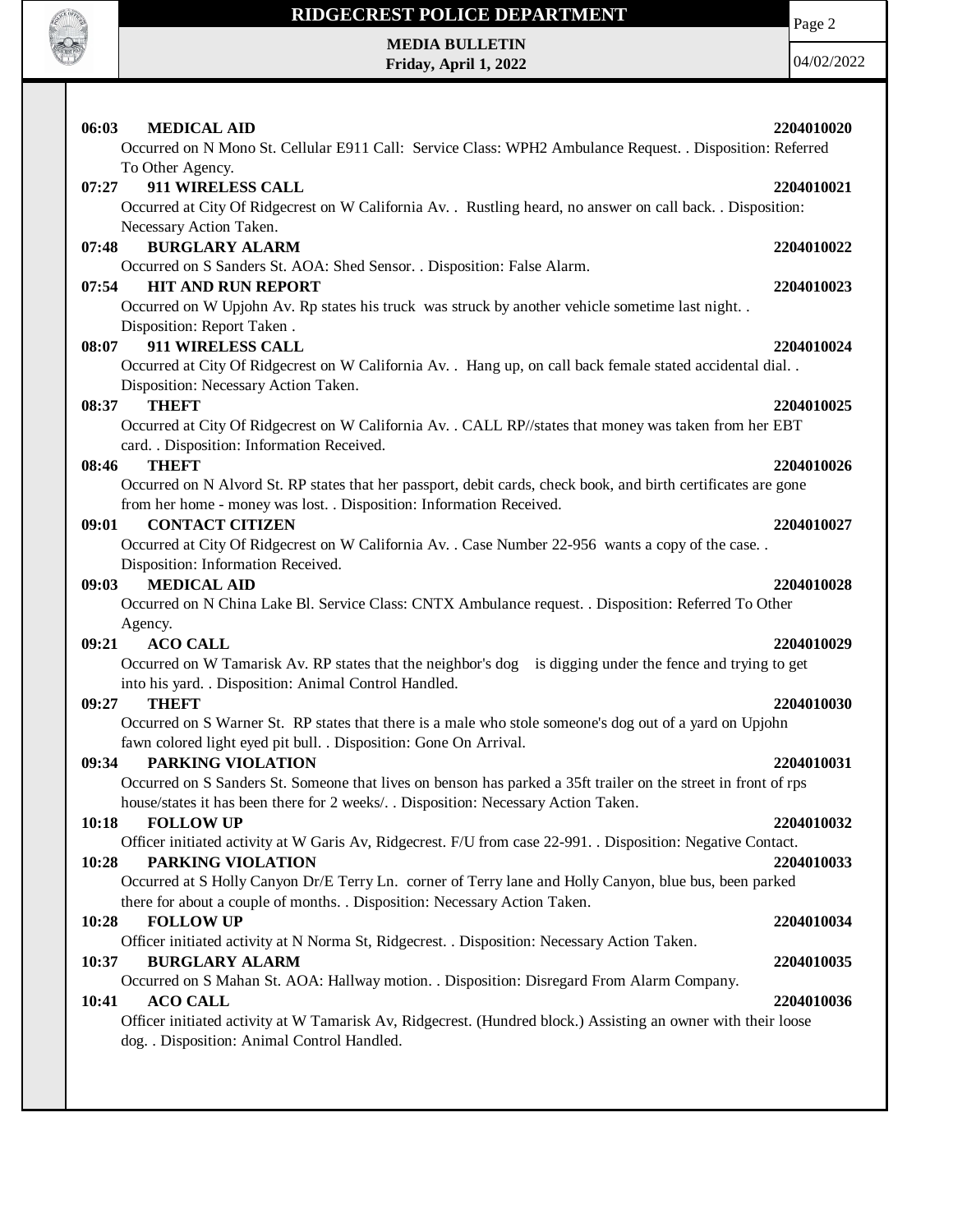

Page 3

**MEDIA BULLETIN Friday, April 1, 2022**

| 11:01<br><b>FOLLOW UP</b>                                                                                        | 2204010037 |
|------------------------------------------------------------------------------------------------------------------|------------|
| Officer initiated activity at E California Av, Ridgecrest. . Disposition: Necessary Action Taken.                |            |
| 911 WIRELESS CALL<br>11:04                                                                                       | 2204010038 |
| Occurred at Clarion on N China Lake Bl. . Service Class: VOIP 911 hang up/employee said that housekeeping        |            |
| accidentally dialed. . Disposition: Necessary Action Taken.                                                      |            |
| <b>HARASSMENT</b><br>11:23                                                                                       | 2204010039 |
| Occurred on S Margalo St. CALL RP/rp states her tenants are being harrassed by children in the                   |            |
| neighborhood. . Disposition: Information Received.                                                               |            |
| <b>AREA CHECK</b><br>11:25                                                                                       | 2204010040 |
| Occurred at N Norma St/W Joyner Av. Suspected dog napper from earlier, northbound on norma from joyner,          |            |
| pushing a shopping cart/wearing a tank top/does not have the dog currently in his possession. Disposition:       |            |
| Unable To Locate.                                                                                                |            |
| <b>ACO CALL</b><br>11:32                                                                                         | 2204010041 |
| Officer initiated activity at S Allen St, Ridgecrest. Improper tethering. . Disposition: Animal Control Handled. |            |
| <b>WELFARE CHECK</b><br>11:36                                                                                    | 2204010042 |
| Officer initiated activity at N Yorktown St, Ridgecrest. . Disposition: Checks Ok.                               |            |
| <b>LAND TRESPASS</b><br>11:40                                                                                    | 2204010043 |
| Occurred on S Fairview St. RP states that there are squatters in the house behind her on Fairview. .             |            |
| Disposition: Checks Ok.                                                                                          |            |
| 11:55<br><b>TRAFFIC STOP</b>                                                                                     | 2204010044 |
| Officer initiated activity at W Wilson Av, Ridgecrest. (Hundred block.). Disposition: Warning (Cite/Verbal).     |            |
| <b>CODE VIOLATION</b><br>11:56                                                                                   | 2204010045 |
| Occurred on W Kinnett Av. Rp would like us to check on someone who she thinks in running an illegal body         |            |
| shop at his house/states there are multiple cars at the location. . Disposition: Unfounded.                      |            |
| <b>CONTACT CITIZEN</b><br>12:21                                                                                  | 2204010046 |
| Occurred on E Kashmir Ln. RP states his parents control his money and he needs money for glasses yet they        |            |
| will not give him money for his new glasses, he is demanding to speak to an officer. . Disposition: Log Note     |            |
| Only.<br>12:52<br><b>CODE VIOLATION</b>                                                                          |            |
| Officer initiated activity at W Iowa Av, Ridgecrest. . Disposition: Report Taken.                                | 2204010047 |
| 12:57<br><b>DISABLED VEHICLE</b>                                                                                 | 2204010048 |
| Occurred at Immanuel Daycare Child Development on N China Lake Bl. . Disabled gray dodge charger in lanes        |            |
| on China Lake. . Disposition: Checks Ok.                                                                         |            |
| <b>SUSPICIOUS PERSON</b><br>13:01                                                                                | 2204010049 |
| Occurred on S Sanders St. RP states there is a suspicious male in a white t shirt/la blue hat/long dark blue     |            |
| shorts. . Disposition: Gone Prior to Arrival.                                                                    |            |
| <b>Mental Health Evaluation</b><br>13:25                                                                         | 2204010050 |
| Occurred at Ridgecrest Regional Hospital on N China Lake Bl. . Bed 1. . Disposition: Checks Ok.                  |            |
| 13:43<br><b>ACO CALL</b>                                                                                         | 2204010051 |
| Officer initiated activity at W Windy Lynn Av, Ridgecrest. F/U. . Disposition: Animal Control Handled.           |            |
| 14:03<br><b>ACO CALL</b>                                                                                         | 2204010052 |
| Officer initiated activity at N Randall St, Ridgecrest. Barking dog. . Disposition: Animal Control Handled.      |            |
| 911 WIRELESS CALL<br>14:10                                                                                       | 2204010053 |
| Occurred at City Of Ridgecrest on W California Av. . Female advised accidental dial. . Disposition: Necessary    |            |
| Action Taken.                                                                                                    |            |
| <b>ACO CALL</b><br>14:15                                                                                         | 2204010054 |
| Officer initiated activity at N Alvord St, Ridgecrest. . Disposition: Animal Control Handled.                    |            |
|                                                                                                                  |            |
|                                                                                                                  |            |
|                                                                                                                  |            |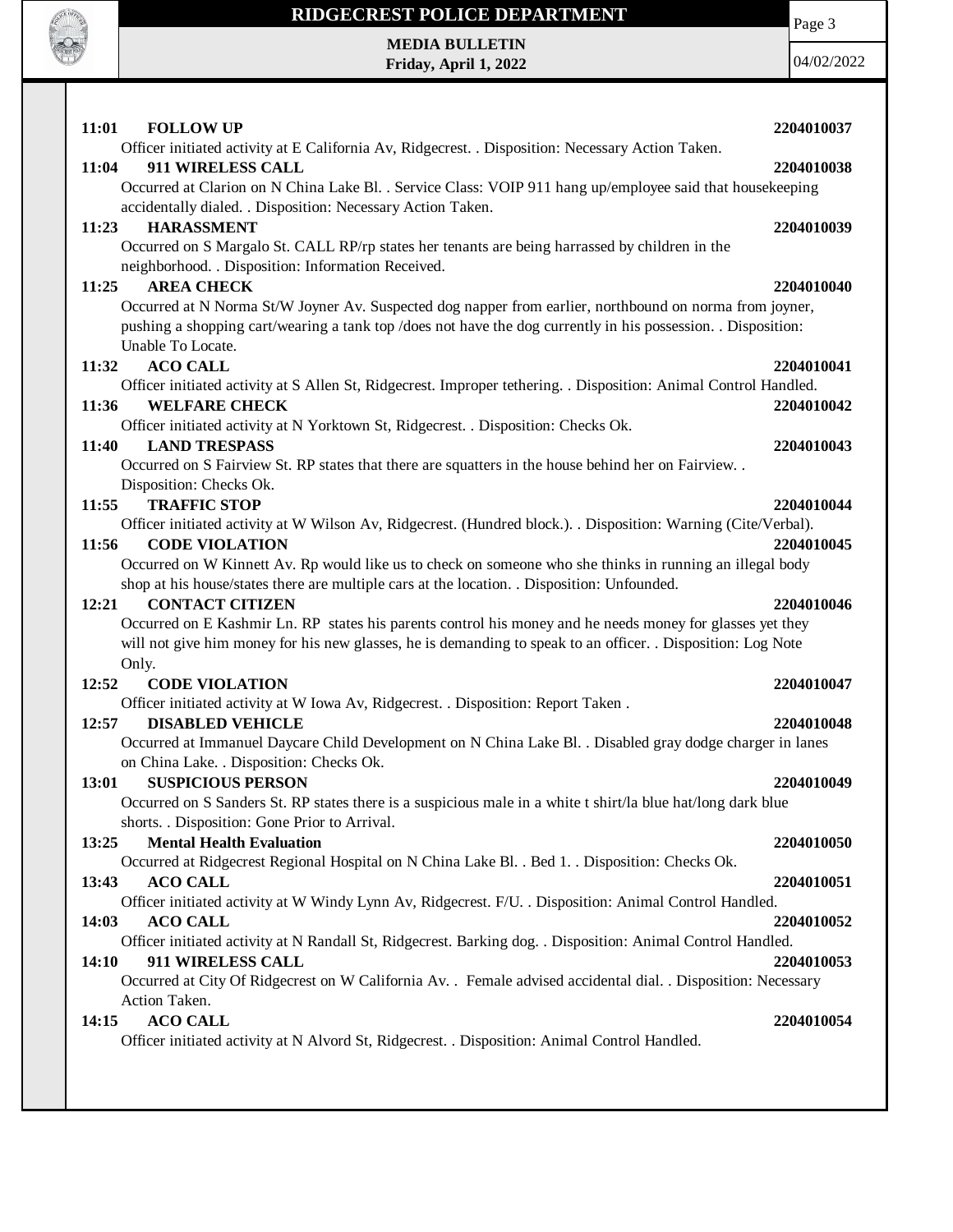

Page 4

**MEDIA BULLETIN Friday, April 1, 2022**

| <b>VERBAL THREATS</b><br>14:26                                                                                       | 2204010055 |
|----------------------------------------------------------------------------------------------------------------------|------------|
| Occurred at City Of Ridgecrest on W California Av. . Rp in the lobby-states is making threats towards him            |            |
| through text messages. . Disposition: Information Received.                                                          |            |
| <b>MEDICAL AID</b><br>14:27                                                                                          | 2204010056 |
| Occurred on W Haloid Av. Ambulane request. . Disposition: Referred To Other Agency.                                  |            |
| 14:50<br><b>ACO CALL</b>                                                                                             | 2204010057 |
| Officer initiated activity at E Church Av, Ridgecrest. Deceased cat. . Disposition: Animal Control Handled.          |            |
| <b>WARRANT ARREST</b><br>15:07                                                                                       | 2204010059 |
| Occurred on W Ridgecrest Bl. (Hundred block.) HMA/brown flannel/dark pants, standing in the road and                 |            |
| kicking at cars                                                                                                      |            |
| SA/Withers, Janis Ybette 10/17/1991 LASO WNO/REV1PB0401301 Bail/60k Chg/3455 PC                                      |            |
| Booked CRF. . Disposition: Arrest Made.                                                                              |            |
| 15:10<br><b>UNWANTED SUBJECT</b>                                                                                     | 2204010060 |
| Occurred at Rodeway Inn And Suites Heritage on N Norma St. . RP states that there is a male on the property          |            |
| that has been trespassed and is hanging out in the back on the stairs. . Disposition: Unable To Locate.              |            |
| <b>MEDICAL AID</b><br>15:27                                                                                          | 2204010061 |
| Occurred on W Perdew Av. Ambulance request. . Disposition: Referred To Other Agency.                                 |            |
| PRIVATE PROPERTY TOW<br>15:28                                                                                        | 2204010062 |
| Occurred on W Wilson Av. . Disposition: Information Received.                                                        |            |
| 15:37<br><b>CONTACT CITIZEN</b>                                                                                      | 2204010063 |
| Occurred at City Of Ridgecrest on W California Av. . CALL RP/requesting contact from P8. . Disposition:              |            |
| Information Received.                                                                                                |            |
| 16:05<br><b>LAND TRESPASS</b>                                                                                        | 2204010064 |
| Occurred at Home Depot on N China Lake Bl. . APPLIANCE DEPT/aisle 5/black tank top/jogging pants with                |            |
| red underpants/blue and white towel around his head/rp states the subject stole bolt cutters from the store the      |            |
|                                                                                                                      |            |
| other day and now he is back. . Disposition: Cancelled by RP.                                                        |            |
| <b>RECKLESS VEHICLE</b><br>16:25                                                                                     | 2204010065 |
| Occurred at E Ridgecrest Bl/S Richmond Rd. White Mitsubishi with a female driving wearing a red sweater -            |            |
| keeps nodding in the driver seat - headed WB on E Ridgecrest and now headed NB on CLB. . Disposition:                |            |
| Necessary Action Taken.                                                                                              |            |
| 16:29<br><b>INJURY TC</b>                                                                                            | 2204010066 |
| Occurred at McDonald's on N China Lake Bl. . Cellular E911 Call: Service Class: WPH2 4 vehicles - vehicles           |            |
| blocking roadway. . Disposition: Report Taken.                                                                       |            |
| 16:44<br>PRISONER TRANSPORT                                                                                          | 2204010067 |
| Occurred at City Of Ridgecrest on W California Av. Disposition: Necessary Action Taken.                              |            |
| <b>FOLLOW UP</b><br>17:00                                                                                            | 2204010068 |
| Officer initiated activity at Ridgecrest Regional Hospital, N China Lake Bl, Ridgecrest. . Disposition: Follow Up    |            |
| Completed.                                                                                                           |            |
| 17:19<br><b>LOST CHILD</b>                                                                                           | 2204010069 |
| Occurred on N Fairview St. 6yo male wearing a green creeper shirt. Disposition: Counselled.                          |            |
| <b>INFORMATION RECEIVED</b><br>17:22                                                                                 | 2204010070 |
| Occurred on N Norma St. . Disposition: Information Received.                                                         |            |
| <b>VIOLATION OF COURT ORDER</b><br>17:24                                                                             | 2204010071 |
| Occurred at Walmart Supercenter on E Bowman Rd. . Violation of Civil RO                                              |            |
| SA/Glass, Darrell Wickliffe 12/26/79 Open Chg/166.4 PC. . Disposition: Arrest Made.                                  |            |
| <b>ILLEGAL DUMPING</b><br>17:28                                                                                      | 2204010072 |
| Occurred at N Jacks Ranch Rd/W Ridgecrest Bl. Report of illegal dumping. . Disposition: Referred To Other<br>Agency. |            |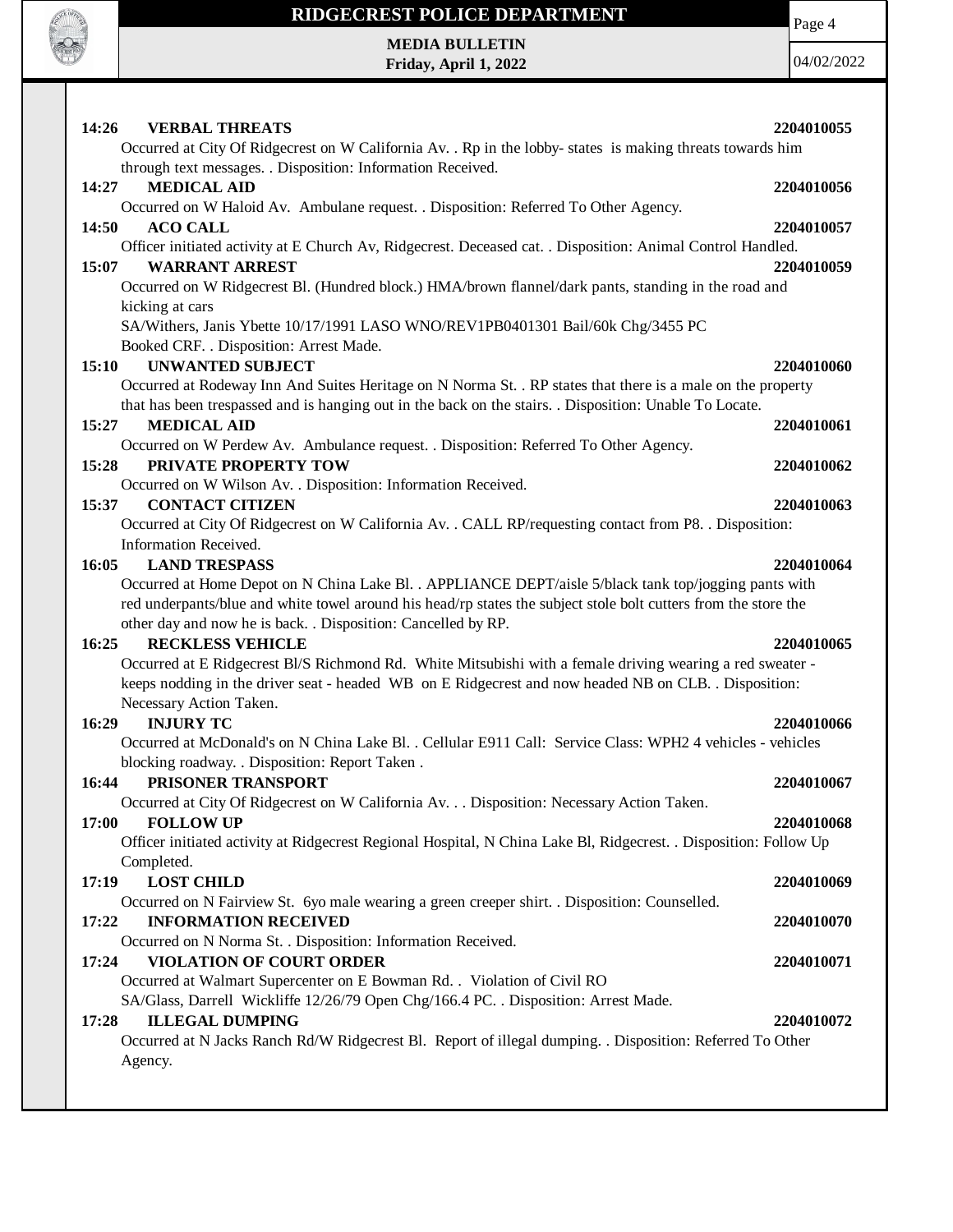

**MEDIA BULLETIN Friday, April 1, 2022** Page 5

| 17:40<br>POSSESSION OF CONTROLLED SUBSTANCE                                                                   | 2204010073 |
|---------------------------------------------------------------------------------------------------------------|------------|
| Occurred on E Ridgecrest Bl. RP states that there are two people who are in the area - male and a female -    |            |
| wfa/black and red plaid nightgown/currently in the bathroom and won't come out - wma/black trench coat and    |            |
| jeans - waiting for the female who will not come out of the bathroom                                          |            |
| SA/Figueroa, Sheila Renee 06/25/1976 Open Chg/11377 HS                                                        |            |
| LASO WNO/ATP9AN0469001 Bail/30k Chg/242 PC Cited Rel'd from PD                                                |            |
| SA/Johnson, John Jeffrey 10/20/1988 WNO/RM055247A Bail/1k Chg/11377(a) HS Cited and released. .               |            |
| Disposition: Arrest Made.                                                                                     |            |
| <b>CONTACT CITIZEN</b><br>17:45                                                                               | 2204010074 |
| Occurred at City Of Ridgecrest on W California Av. . Wants to know where her carseats are Contact via 21. .   |            |
| Disposition: Information Provided.                                                                            |            |
| 911 WIRELESS CALL<br>17:54                                                                                    | 2204010075 |
| Occurred at City Of Ridgecrest on W California Av. . Cellular E911 Call: Service Class: W911 Openline/Talking |            |
| heard in the background. . Disposition: Log Note Only.                                                        |            |
| <b>CONTACT CITIZEN</b><br>18:07                                                                               | 2204010076 |
| Occurred at City Of Ridgecrest on W California Av. . In lobby for P19. . Disposition: Necessary Action Taken. |            |
| 18:17<br>PEDESTRIAN CHECK                                                                                     | 2204010077 |
| Officer initiated activity at N China Lake Bl, Ridgecrest. . Disposition: Checks Ok.                          |            |
| <b>CONTACT CITIZEN</b><br>18:22                                                                               | 2204010078 |
| Occurred at City Of Ridgecrest on W California Av. . Contact via 21. . Disposition: Information Provided.     |            |
| <b>SUPPLEMENTAL REPORT</b><br>18:23                                                                           | 2204010079 |
| Occurred at City Of Ridgecrest on W California Av. Disposition: Necessary Action Taken.                       |            |
| <b>SUSPICIOUS VEHICLE</b><br>18:31                                                                            | 2204010080 |
| Occurred at S College Heights Bl/W Cielo Av. Chrysler 300 Dark Gray/Has been driving up and down the street   |            |
| for the last 30 mins/Male Driver. . Disposition: Gone On Arrival.                                             |            |
| <b>FOLLOW UP</b><br>18:45                                                                                     | 2204010081 |
| Occurred on W Dolphin Av. Child returned home. . Disposition: Follow Up Completed.                            |            |
| 18:51<br><b>SPOUSAL ABUSE</b>                                                                                 | 2204010082 |
| Occurred on N Capehart Ct. Cellular E911 Call: Service Class: WPH2RP stated Ex tried to rip items out of her  |            |
| hands and it hurt her hand. . Disposition: Report Taken.                                                      |            |
| <b>RECKLESS VEHICLE</b><br>18:54                                                                              | 2204010083 |
| Occurred at S College Heights Bl/S China Lake Bl. Cellular E911 Call: Service Class: W911 White Pickup        |            |
| Truck/Driving Recklessly/Currently NB on China Lake /RP No longer has obs. . Disposition: Unable To Locate.   |            |
| <b>ACO CALL</b><br>19:14                                                                                      | 2204010084 |
| Occurred on E Upjohn Av. Dead cat/Next to the mailbox/Was never picked up. . Disposition: Necessary Action    |            |
| Taken.                                                                                                        |            |
| 19:28<br>911 HANG UP                                                                                          | 2204010085 |
| Occurred at City Of Ridgecrest on W California Av. . Cellular E911 Call: Service Class: W911 Hangup. .        |            |
| Disposition: Log Note Only.                                                                                   |            |
| <b>INFORMATION</b><br>19:42                                                                                   | 2204010086 |
| Occurred on N Sierra View St. . Disposition: Log Note Only.                                                   |            |
| <b>STOLEN VEHICLE REPORT</b><br>20:12                                                                         | 2204010087 |
| Occurred on W Wilson Av. Veh stolen about an hour ago /RPs wife left the keys in the car /Unk on who could    |            |
| taken the veh                                                                                                 |            |
| 20:41<br>VIOLATION OF COURT ORDER-DOM VIOL                                                                    | 2204010088 |
| Occurred at Desert Empire Fairgrounds on S Richmond Rd. . First hall on the right/RP advising RO is being     |            |
| broken/Her ex is there /Full sleeve tattoo/Wearing a gray shirt/Wearing jeans. . Disposition: Warning         |            |
| (Cite/Verbal).                                                                                                |            |
|                                                                                                               |            |